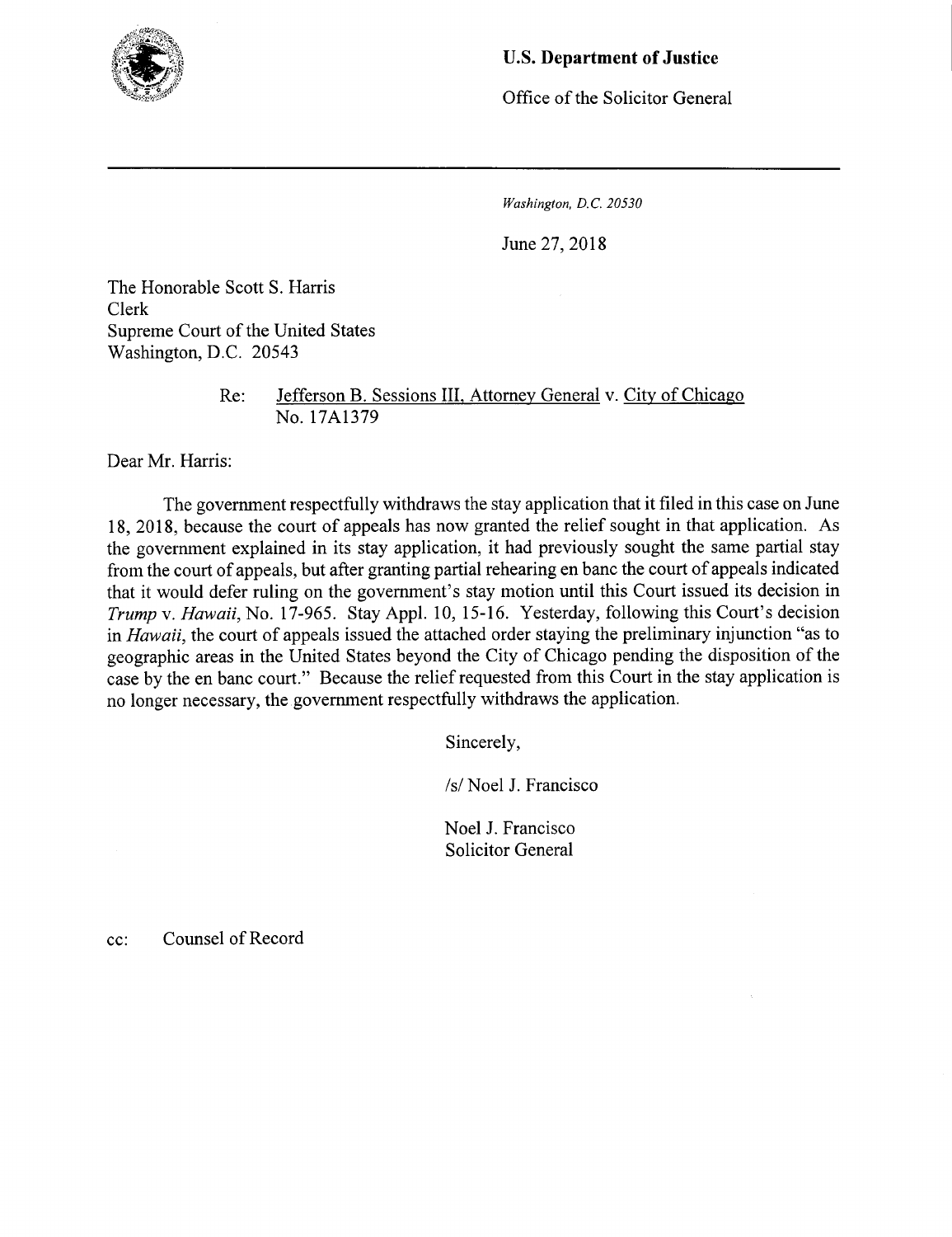Jefferson B. Sessions III, Attorney General City of Chicago, No. 17A1379

 $\bar{z}$ 

EDWARD N. SISKEL Corporation Counsel of the City of Chicago BENNA RUTH SOLOMON Deputy Corporation Counsel JUSTIN A. HOUPPERT Assistant Corporation Counsel City of Chicago 30 N. LaSalle Street, Suite 800 Chicago, IL 60602 (312) 744-0468 benna .solomon @cityofchicago.org iustin.houppert@cityofchicago.org